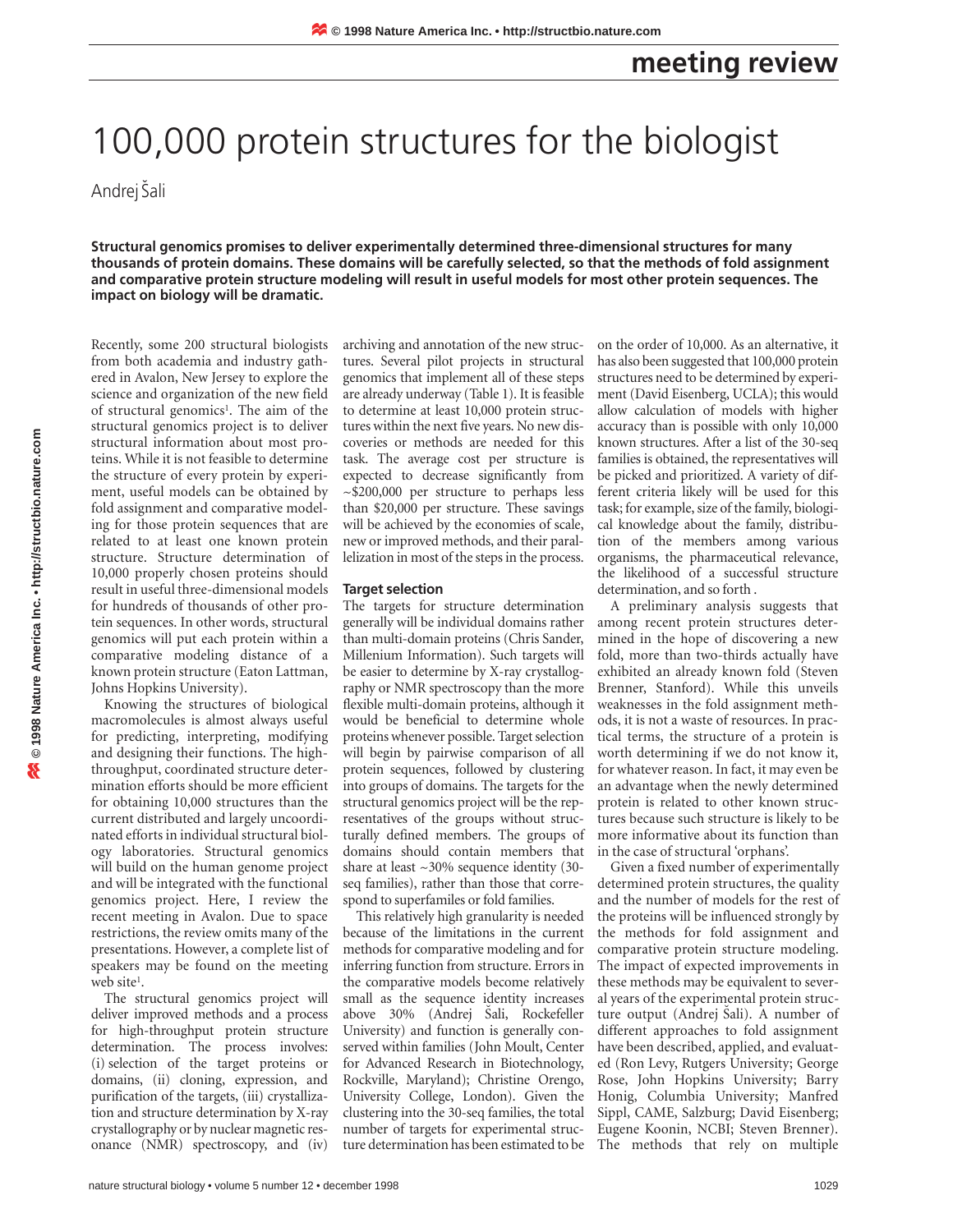## **meeting review**

sequence information, such as PSI-BLAST, appear surprisingly sensitive in detecting remote relationships (Liisa Holm, EMBL-EBI, Cambridge; Eugene Koonin; Steven Brenner).

**Cloning, expression and purification** Obtaining protein samples for crystallization trials and NMR measurements likely will be the bottleneck in the structural genomics process. Although the current methods are sufficiently powerful to begin the project, advances are expected in parallelization and automation of the existing methods for cloning, expression, and purification of proteins. In addition, entirely new technologies may arise, such as an *in vitro* system that already has allowed researchers to produce proteins up to concentrations of 6 mg ml–1 (Shigeyuki Yokoyama, Tokyo University).

#### **Crystallization and X-ray crystallography**

Stephen Burley (Rockefeller University) described how to test protein samples for their propensity to form useful crystals. Crystals have a higher chance of being formed when the protein species in solution is conformationally homogeneous. This can be evaluated by dynamic light scattering, as well as by limited proteolysis combined with mass spectroscopy. For example, candidates that are monodisperse under standard aqueous conditions have a probability of at least 75% to yield crystals suitable for X-ray studies, in comparison to 10% for polydisperse samples.

Wayne Hendrickson (Columbia University) described several pivotal advances that have matured only recently and form the basis of crystallographic analysis at a markedly accelerated level. These include: undulator sources at synchrotrons, CCD detectors, cryo-crystallography, MAD phasing analysis, and

selenomethionyl proteins<sup>2</sup>. It is now possible to sustain a data collection throughput of four structures per day on a single undulator beam line. Assuming 180 operational days per year and that only one out of three data sets results in a useful final structure, this gives a conservative estimate of approximately 360 structures per year per single undulator beam line. This means that only several dedicated undulated beam lines are needed over the course of five years to achieve the goal of determining 10,000 new protein structures.

Tom Terwilliger (LANL) has developed the SOLVE computer program for obtaining electron density maps of proteins directly from multiwavelength or multiple isomorphous replacement Xray diffraction data. An optimization of a scoring function replaces a complex rulebased process followed manually by crystallographers. This system has already allowed crystallographers to obtain images of proteins within hours of the end of X-ray data collection. The procedure has been successfully applied to MAD data with up to 26 selenium sites per derivative.

Sung-Hou Kim (University of California, Berkeley) described results from the first structural genomics pilot project, focusing on the *Methanococcus janaschii* genome (Table 1). He presented the structures of two proteins, an ATP dependent molecular switch with a new ATP binding motif, and a nucleotide pyrophosphatase, with a new fold. For each protein, the type of a ligand bound to it, and thus its biochemical function, were predicted from the protein structure alone. The predictions were subsequently confirmed by direct experiment. These results support the idea that protein function can be anticipated from structural information alone and thus that high-throughput structure determination will make a valuable contribution to biology.

| Table 1 List of pilot projects in structural genomics <sup>1</sup> |                        |
|--------------------------------------------------------------------|------------------------|
| <b>Pilot project organizers</b>                                    | <b>Organism</b>        |
| S. Burley, A. Šali, J. Sussman                                     | S. cerevisiae          |
| A. Edwards                                                         | M. thermoautotrophicum |
| D. Eisenberg, T. Terwilliger                                       | P. aerophilum          |
| S.-H. Kim                                                          | M. janaschii           |

G. Montelione, S. Anderson Metazoa J. Moult *H. influenzae* S. Yokoyama *T. Thermophilus, HB8*

1These projects were described at the meeting. Each project generally involves several independent laboratories. Only speakers at the meeting are listed in the first column. Their addresses can be found at http://lion.cabm.rutgers.edu/bioinformatics\_meeting/.

### **Nuclear magnetic**

**resonance spectroscopy** Kurt Wüthrich (ETH, Zürich), Gaetano Montelione and Gerhardt Wagner (Harvard Medical School) described recent and prospective advances in NMR spectroscopy that will allow structure determination of larger proteins as well as increase the accuracy and speed of the analysis. These advances include

partial deuteration of protein samples, new magnets (up to 1 GHz), superconducting probes, the TROSY detection method, triple resonance methods for resonance assignment, spatial information from residual dipolar coupling, and software for resonance assignments and structure determination. For example, Montelione and colleagues have developed the program AUTOASSIGN to perform automated backbone assignments in a few minutes of CPU time for proteins smaller than 200 residues. This tool, integrated with the program AUTO\_STRUC-TURE for automatic analysis of NOESY data and structure generation, decreased the time needed for structure refinement of a Z-domain from several months to several hours. If the NMR data collection for a 120 residue protein takes 4–5 weeks on a 600 MHz spectrometer and if automated data processing takes 1 day, 120 structures can be determined in 1 year by 12 machines (Montelione), approximately at a cost of using one synchrotron beam line. By using higher field 800 MHz to 1 GHz magnets and other sensitivityenhancement methods, this throughput could be significantly increased.

Anticipating the usefulness of NMR for structural genomics, Shigeyuki Yokoyama of Tokyo University announced the Japanese Genomic Sciences Center that will include a large NMR facility. The center will also support computational analysis of the human genome, sequencing and mapping of the mouse genome, and collaborations with high-throughput protein crystallography efforts elsewhere in Japan. The center will have 20 NMR instruments by 2001 and will be open to international collaboration. A 1 GHz magnet is being constructed in collaboration with the Tsukuba laboratory, the engineers of the magnets used for the bullet train.

NMR spectroscopy has become increasingly more useful and efficient. However, given the synchrotrons, X-ray crystallography is likely to retain an edge in throughput, accuracy, maximal protein size, and possibly cost per protein structure determination. Nevertheless, NMR spectroscopy will be indispensable for maximizing the benefits of structural genomics because of its unique ability to obtain information about the internal dynamics of a protein on multiple time scales as well as about its ligand binding properties. For example, Kurt Wüthrich described the importance of flexible tails for the function of several proteins. Another example is the routine use of chemical shift perturbation to enumerate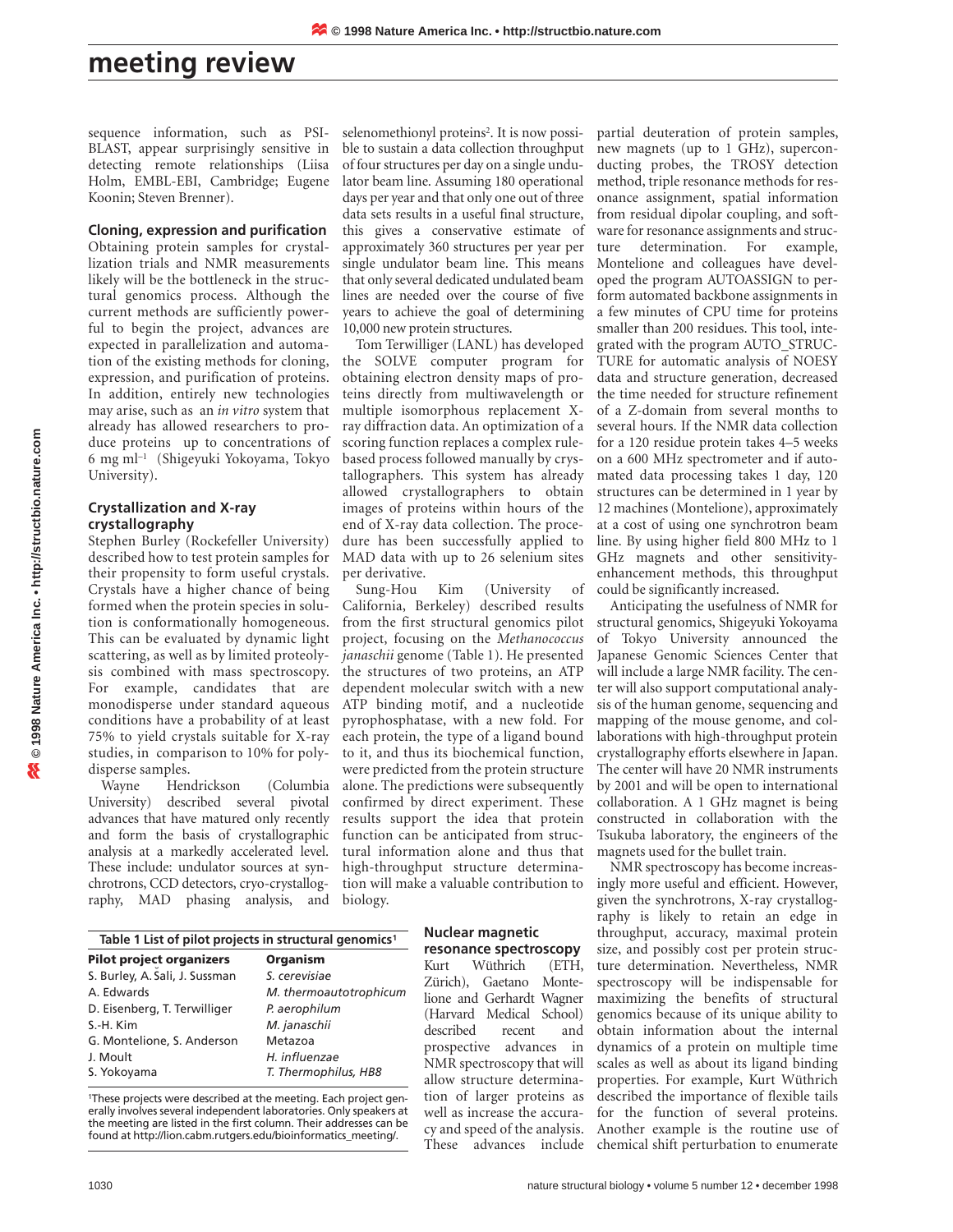## **meeting review**

binding sites on a protein for a thousand ligands per day from a library of 15,000 compounds, with up to 1 mM sensitivity in the dissociation constant (Steven Fesik, Abbott Laboratories). Also potentially feasible is NMR structure determination of membrane protein structures, which are exceptionally difficult to crystallize.

#### **Databases**

Several different databases will be useful in facilitating the structural genomics project (Table 2). These databases will be used for target selection, coordination of the experimental efforts, archiving of the new structures, dissemination of the results, and for performing new research with the old and new data. Helen Berman of Rutgers University described a new macromolecular structure database that will replace the Brookhaven Protein Data Bank3. Liisa Holm, Christine Orengo, and Steven Brenner described CATH, FSSP, and SCOP databases respectively. These databases classify protein structures in a hierarchical manner, generally consisting of families (proteins that share at least ~30% sequence identity), superfamilies (proteins that are probably related by divergent evolution but can have very little sequence similarity), and fold families (proteins that share similar folds). Orengo pointed out a great need for an exhaustive, systematic and computer friendly database of protein functional annotations. Such a database is necessary for the development and use of the methods that correlate structure to function. Andrej Šali described ModBase, a large database of comparative protein structure models. This database is calculated with program Modeller and currently contains protein models for five genomes. It will continue to grow with the availability of new protein structures and sequences, as well as the improvements in the modeling software. Steven Brenner introduced PRESAGE, a database that stands to become the central nervous system for coordinating the efforts in structural genomics. PRESAGE includes entries for proteins; each entry contains information about the protein's homologs, current status of structure determination, links to three-dimensional models, and so forth. The entries in PRESAGE will be contributed by the community at large. Biologists will use it as a portal for accessing the most up-to-date information about proteins of interest. For example, PRESAGE would have eliminated the duplicated structure determination of elongation factor 5A by two structural

genomics pilot projects (Sung-Hou Kim; proteins in thermophilic organisms in Tom Terwilliger).

#### **Using the structures**

Development of the databases and software will be necessary to integrate raw structural information and structurederived results with other information, such as genetic and biochemical analysis, gene expression patterns, mutational analysis, binding data from protein chips, interaction data from two-hybrid systems, metabolic pathway information, and so forth (Chris Sander). These tools will then allow researchers to address efficiently a host of new questions. Some such studies, illustrating but the tip of the iceberg, have already been performed and were described at the meeting. For example, questions about the distribution of different structures among the genomes, and the implications for models of evolution, have been asked by Mark Gerstein (Yale University) and Eugene Koonin. In addition, David Eisenberg focused on understanding the extreme thermostability of terms of the amino acid composition and structural features of the proteins. The study was based on a comparison of proteins that have homologs in both thermophilic and mesophilic organisms and which have homologs of known structure. It appears that thermostability of proteins originates in part from salt bridges and from deletions of loop regions.

Jeff Skolnick (Scripps Research Institute) described a method for predicting protein function based on structure prediction and three-dimensional motif identification. This method could push the detection of protein function much further into the twilight zone of sequence identity. First, the tertiary structures of the sequences of interest are predicted either *ab initio* or by threading. Then, the resulting models are screened using a library of three-dimensional descriptors of protein active sites, termed 'fuzzy functional forms'. If the geometry and residue types in the predicted structures match a threedimensional motif, then the protein is

| Table 2 Structural genomics web sites |                                                                  |
|---------------------------------------|------------------------------------------------------------------|
| <b>Pilot Projects</b>                 |                                                                  |
| <b>DOE</b>                            | http://proi3.lanl.gov/structural_genomics/                       |
| New York                              | http://genome5.bio.bnl.gov/Proteome/                             |
| CARB/TIGR                             | http://s2f.carb.nist.gov                                         |
| <b>Databases</b>                      |                                                                  |
| <b>NCBI</b>                           | http://www.ncbi.nlm.nih.gov/                                     |
| PDB                                   | http://www.pdb.bnl.gov/                                          |
| <b>MSD</b>                            | http://www.rcsb.org/                                             |
| DALI                                  | http://www2.ebi.ac.uk/dali/                                      |
| <b>CATH</b>                           | http://www.biochem.ucl.ac.uk/bsm/cath/                           |
| <b>SCOP</b>                           | http://scop.mrc-lmb.cam.ac.uk/scop/                              |
| PRESAGE                               | http://presage.stanford.edu                                      |
| ModBase                               | http://quitar.rockefeller.edu/modbase/                           |
| <b>GeneCensus</b>                     | http://bioinfo.mbb.yale.edu/genome                               |
| <b>Fold assignment</b>                |                                                                  |
| PhD                                   | http://www.embl-heidelberg.de/predictprotein/predictprotein.html |
| <b>THREADER</b>                       | http://globin.bio.warwick.ac.uk/"jones/threader.html             |
| 123D                                  | http://www-lmmb.ncifcrf.gov/"nicka/123D.html                     |
| UCLA-DOE                              | http://www.doe-mbi.ucla.edu/people/frsvr/frsvr.html              |
| <b>PROFIT</b>                         | http://lore.came.sbg.ac.at/                                      |
| <b>Comparative modeling</b>           |                                                                  |
| <b>COMPOSER</b>                       | http://www-cryst.bioc.cam.ac.uk/                                 |
| CONGEN                                | http://www.cabm.rutgers.edu/"bruc                                |
| DRAGON                                | http://www.nimr.mrc.ac.uk/"mathbio/a-aszodi/dragon.html          |
| Modeller                              | http://quitar.rockefeller.edu/modeller/modeller.html             |
| PrISM                                 | http://honiglab.cpmc.columbia.edu/                               |
| SWISS-MODEL                           | http://www.expasy.ch/swissmod/SWISS-MODEL.html                   |
| <b>WHAT IF</b>                        | http://www.sander.embl-heidelberg.de/vriend/                     |
| <b>Miscellaneous</b>                  |                                                                  |
| Target selection                      | http://structuralgenomics.org/                                   |
| <b>Funding NIH</b>                    | http://www.nih.gov/nigms/                                        |
| <b>Funding NSF</b>                    | http://www.nsf.gov/home/grants.htm                               |
| Pedro's list                          | http://www.public.iastate.edu/"pedro/research_tools.html         |
| Roberto's list                        | http://quitar.rockefeller.edu/"roberto/tools/tools.html          |